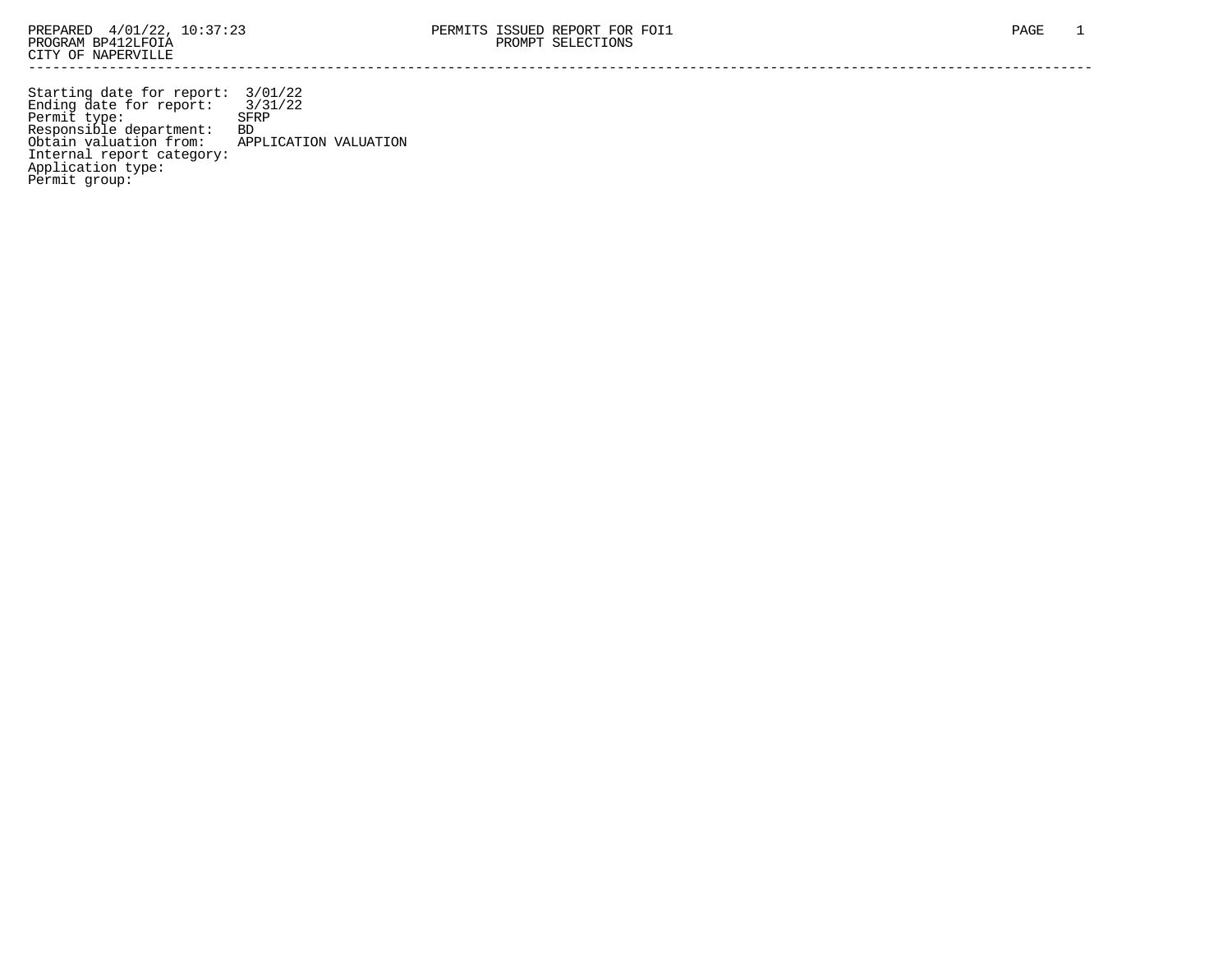### PREPARED 4/01/22, 10:37:23 PERMITS ISSUED REPORT<br>PROGRAM BP412LFOI1 PROGRAM BP412LFOI1 PROGRAM BP412LFOI1 3/01/22 THRU 3/31/22 CITY OF NAPERVILLE **Example 20** CITY OF NAPERVILLE CITY OF NAPERVILLE<br>
PERMIT TYPE - SFRP SINGLE FAMILY RESIDENCE PERMIT<br>
PERMIT TYPE - SFRP SINGLE FAMILY RESIDENCE PERMIT OBTAINED VALUATION FROM APPLICATION VALUATION

| APPLICATION APPLICATION TYPE AND DESCRIPTION                                                                                                                                                                         | Parcel Number<br>Alternate ID Code                                                         | PROPERTY OWNER/<br>PRUPERII UW<br>CONTRACTOR |
|----------------------------------------------------------------------------------------------------------------------------------------------------------------------------------------------------------------------|--------------------------------------------------------------------------------------------|----------------------------------------------|
| 21-00004987 SFR SINGLE FAMILY RESIDENCE                                                                                                                                                                              | 476 S COLUMBIA ST                                                                          |                                              |
| $\begin{array}{cccccccc} - & & & & 10/22/21 & & 100000 & & & & & \text{D}-08192020320000 \text{N}345 & -101 & & & & \text{M HOUSE} \\ \text{Contractor} & \#: & 630-748-9242 & & & & & \end{array}$                  |                                                                                            |                                              |
|                                                                                                                                                                                                                      |                                                                                            |                                              |
| 21-00005666 SFR SINGLE FAMILY RESIDENCE THE SERIES AND MUNTERBERRY AV                                                                                                                                                |                                                                                            |                                              |
| $\begin{array}{cccccccc} - & & & 12/20/21 & & 5800000 & & & & & & \text{W}-01172040140000\text{N}1575-241 & & & & & \text{CRESTVIEW BULDERS} \\ \text{Contractor} & \text{\#}: & 630-922-0511 & & & & & \end{array}$ |                                                                                            |                                              |
| ISSUE DATE SUBCONTRACTOR(S)<br>STRUCTURE - 000 000 SFR<br>PERMIT TYPE - SFRP 00 SINGLE FAMILY RESIDENCE PERMIT 3/11/22                                                                                               |                                                                                            |                                              |
| 21-00005757 SFR SINGLE FAMILY RESIDENCE THE STRAIGHT OF 2440 SHARON CT                                                                                                                                               |                                                                                            |                                              |
|                                                                                                                                                                                                                      |                                                                                            |                                              |
| STRUCTURE - 000 000 SFR<br>PERMIT TYPE - SFRP 00 SINGLE FAMILY RESIDENCE PERMIT 3/03/22                                                                                                                              | $\begin{array}{cc}\n \text{ISSUE} & \text{DATE} \\  \text{SUBCONTRACTOR(S)}\n \end{array}$ |                                              |
| 22-00000098 SFR SINGLE FAMILY RESIDENCE THE SERIES OF THE ASH LN                                                                                                                                                     |                                                                                            |                                              |
| Contractor #: 630-226-0460                                                                                                                                                                                           |                                                                                            |                                              |
| STRUCTURE - 000 000 SFR<br>PERMIT TYPE - SFRP 00 SINGLE FAMILY RESIDENCE PERMIT 3/22/22                                                                                                                              | ISSUE DATE SUBCONTRACTOR(S)                                                                |                                              |
| 22-00000152 SFR SINGLE FAMILY RESIDENCE<br>804 W JEFFERSON AV                                                                                                                                                        |                                                                                            |                                              |
| ----------  1/17/22    \$900000        D-07133150350000N539 -83    M HOUSE<br>Contractor #: 630-748-9242                                                                                                             |                                                                                            |                                              |
|                                                                                                                                                                                                                      |                                                                                            |                                              |
| 22-00000246 SFR SINGLE FAMILY RESIDENCE THE SERIES OF 2319 LUCENT LN                                                                                                                                                 |                                                                                            |                                              |
| ----------- 1/28/22 \$195800<br>Contractor #: 817-875-7057                                                                                                                                                           | D-05323000220000N1859-12N PULTE GROUP                                                      |                                              |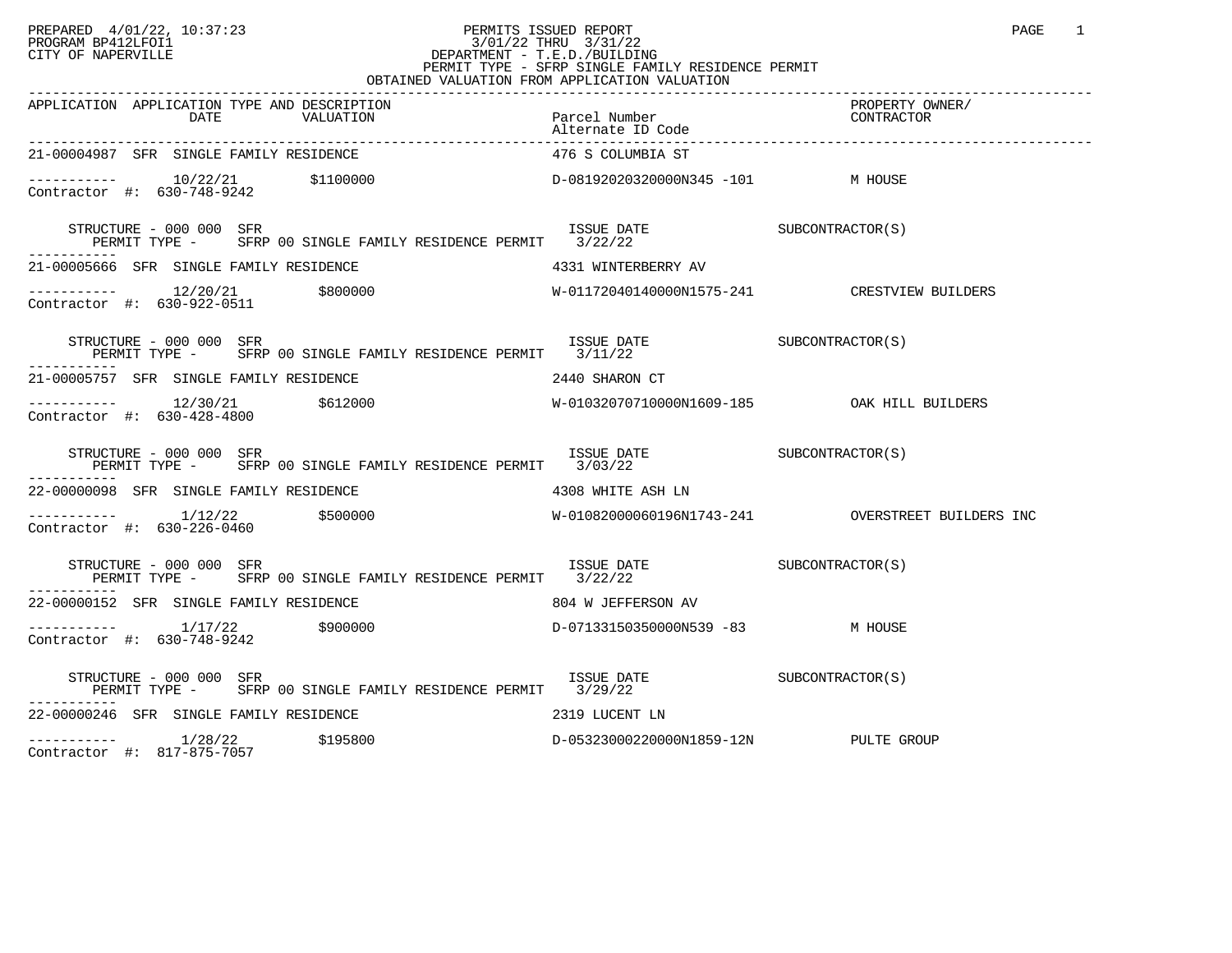### PREPARED 4/01/22, 10:37:23 PERMITS ISSUED REPORT PAGE 2<br>PROGRAM BP412LFOI1 PROGRAM PROGRAM BP412LFOI1 PROGRAM BP412LFOI1 3/01/22 THRU 3/31/22 CITY OF NAPERVILLE **Example 20** CITY OF NAPERVILLE CITY OF NAPERVILLE<br>
PERMIT TYPE - SFRP SINGLE FAMILY RESIDENCE PERMIT<br>
PERMIT TYPE - SFRP SINGLE FAMILY RESIDENCE PERMIT OBTAINED VALUATION FROM APPLICATION VALUATION

| APPLICATION APPLICATION TYPE AND DESCRIPTION |                                                                                                                                                                                                                                                                                                                                     | Parcel Number<br>Alternate ID Code | PROPERTY OWNER/<br>CONTRACTOR |
|----------------------------------------------|-------------------------------------------------------------------------------------------------------------------------------------------------------------------------------------------------------------------------------------------------------------------------------------------------------------------------------------|------------------------------------|-------------------------------|
| 22-00000246 (CONTINUED)<br>------------      |                                                                                                                                                                                                                                                                                                                                     |                                    |                               |
|                                              |                                                                                                                                                                                                                                                                                                                                     |                                    |                               |
| ------------                                 |                                                                                                                                                                                                                                                                                                                                     |                                    |                               |
| 22-00000247 SFR SINGLE FAMILY RESIDENCE      |                                                                                                                                                                                                                                                                                                                                     | 2307 LUCENT LN                     |                               |
|                                              |                                                                                                                                                                                                                                                                                                                                     |                                    |                               |
|                                              | $\begin{tabular}{lllllllll} \texttt{STRUCTURE} & 000 000 & SFR & 1SSUE & \texttt{DATE} & 000 000 & SFR \\ \texttt{PERMIT} & \texttt{TYPE} & 00 SINGLE & \texttt{FAMILY} & \texttt{RESIDENCE} & \texttt{PERMIT} & 3/01/22 & 0000 & \texttt{RABY ROOFING} \end{tabular}$                                                              |                                    |                               |
|                                              | 22-00000358 SFR SINGLE FAMILY RESIDENCE THE SERIES RESOLUTION OF THE SERIES OF THE SERIES OF THE SERIES OF TH                                                                                                                                                                                                                       |                                    |                               |
|                                              |                                                                                                                                                                                                                                                                                                                                     |                                    |                               |
|                                              | $\begin{tabular}{lllllll} \texttt{STRUCTURE} & 000 & 000 & SFR & 1SSUE & \texttt{DATE} & 00 \\ \texttt{PERMIT TYPE} & - & SFRP & 00 & SINGLE FAMILY RESIDENCE PERMIT & 3/29/22 & 0.000 & 0.000 & 0.000 & 0.000 & 0.000 & 0.000 & 0.000 & 0.000 & 0.000 & 0.000 & 0.000 & 0.000 & 0.000 & 0.000 & 0.000 & 0.000 & 0.000 & 0.000 & 0$ |                                    |                               |
|                                              |                                                                                                                                                                                                                                                                                                                                     |                                    |                               |
|                                              | 22-00000362 SFR SINGLE FAMILY RESIDENCE NAMES AND REALLY RESERVED MANUSCRIPT OF SALE AND REALLY RESERVED AT A                                                                                                                                                                                                                       |                                    |                               |
|                                              |                                                                                                                                                                                                                                                                                                                                     |                                    |                               |
|                                              | STRUCTURE – 000 000 SFR<br>PERMIT TYPE – SFRP 00 SINGLE FAMILY RESIDENCE PERMIT 3/15/22 – RABY ROOFING                                                                                                                                                                                                                              |                                    |                               |
|                                              | 22-00000379 SFR SINGLE FAMILY RESIDENCE THE SERIES OF THE STAPPER RD                                                                                                                                                                                                                                                                |                                    |                               |
|                                              | $\begin{array}{cccccccc} - & & & 2/15/22 & & 5195000 & & & & \text{D}-05323070130000\text{N}1859-13\text{N} & & & & \text{PULTE GROUP} \\ \text{Contractor & \#:} & 817-875-7057 & & & 5195000 & & & & \text{D}-05323070130000\text{N}1859-13\text{N} & & & & \text{PULTE GROUP} \end{array}$                                       |                                    |                               |
|                                              | STRUCTURE – 000 000 SFR<br>PERMIT TYPE – SFRP 00 SINGLE FAMILY RESIDENCE PERMIT 3/15/22 – RABY ROOFING                                                                                                                                                                                                                              |                                    |                               |
|                                              | 22-00000380 SFR SINGLE FAMILY RESIDENCE THE SERIES OF THE 1260 SNAPPER RD                                                                                                                                                                                                                                                           |                                    |                               |
|                                              |                                                                                                                                                                                                                                                                                                                                     |                                    |                               |
| STRUCTURE - 000 000 SFR                      | RUCTURE – 000 000 SFR<br>PERMIT TYPE – SFRP 00 SINGLE FAMILY RESIDENCE PERMIT 3/21/22 – THE RABY ROOFING                                                                                                                                                                                                                            |                                    |                               |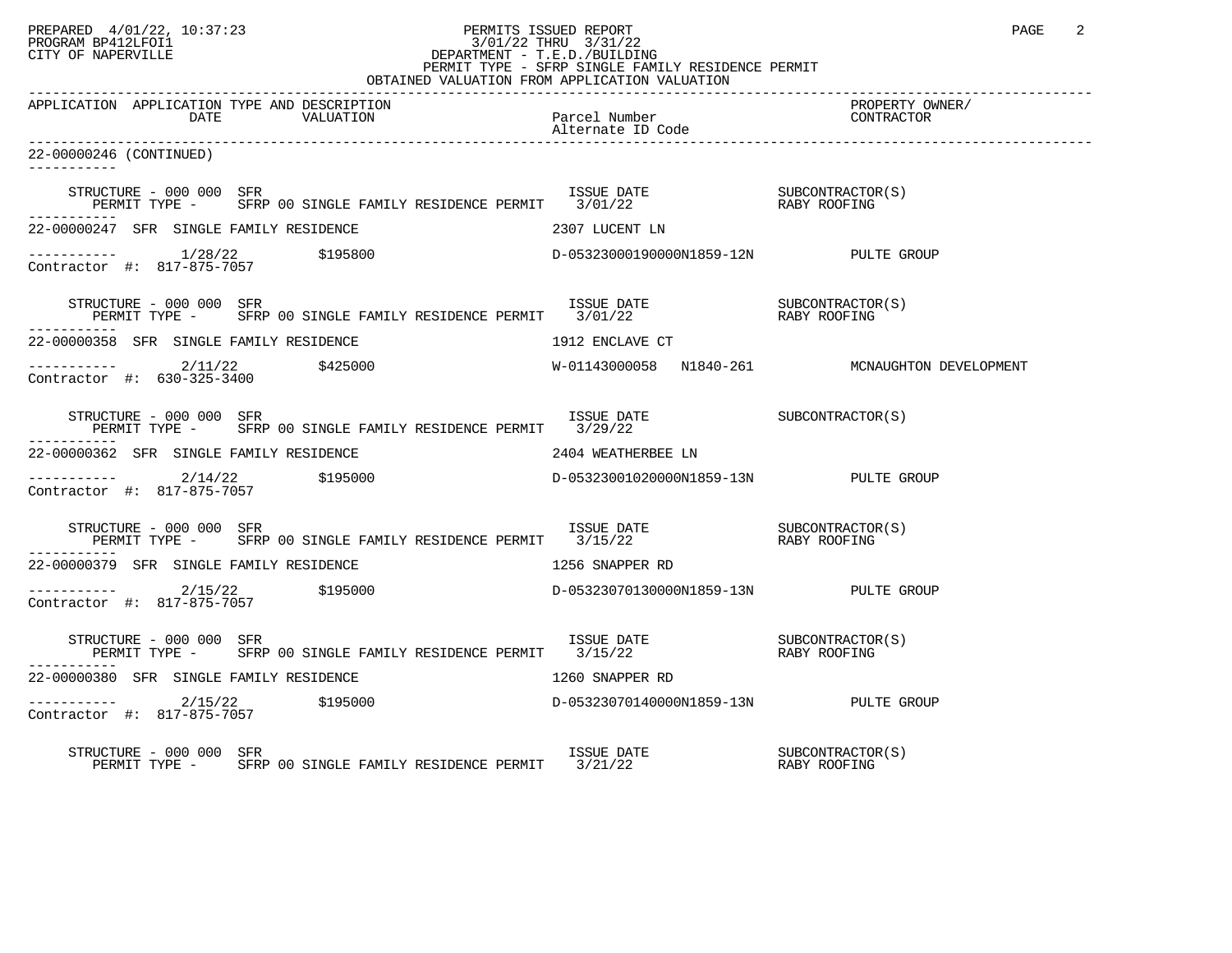### PREPARED 4/01/22, 10:37:23 PERMITS ISSUED REPORT PROGRAM BP412LFOI1 PAGE 3<br>PROGRAM BP412LFOI1 PROGRAM BP412LFOI1 3/01/22 THRU 3/31/22 CITY OF NAPERVILLE **Example 20** CITY OF NAPERVILLE CITY OF NAPERVILLE<br>
PERMIT TYPE - SFRP SINGLE FAMILY RESIDENCE PERMIT<br>
PERMIT TYPE - SFRP SINGLE FAMILY RESIDENCE PERMIT OBTAINED VALUATION FROM APPLICATION VALUATION

| APPLICATION APPLICATION TYPE AND DESCRIPTION<br>APPLICATION APPLICATION TYPE AND DESCRIPTION PERCENT PACK PACE Number PACE PROPERTY OWNER/<br>DATE VALUATION Parcel Number (2007 PACE Report of CONTRACTOR Alternate ID Code Packers of CONTRACTOR Alternate D                                                                                                                                           |                                       |  |
|----------------------------------------------------------------------------------------------------------------------------------------------------------------------------------------------------------------------------------------------------------------------------------------------------------------------------------------------------------------------------------------------------------|---------------------------------------|--|
| 22-00000381 SFR SINGLE FAMILY RESIDENCE                                                                                                                                                                                                                                                                                                                                                                  | 1248 SNAPPER RD                       |  |
| $\begin{tabular}{lclclcl} \multicolumn{2}{c}{c}{\small \texttt{2/15/22}} & & $\texttt{\$195000} & & & $\texttt{D$--05323070110000N1859--13N}$ & & & & & & \multicolumn{2}{c}{\small \texttt{PULTE} & \texttt{GROUP}}\\ \multicolumn{2}{c}{\small \texttt{Contractor}} & $\texttt{#:} & $317$--875--7057 & & $\texttt{\$195000} & & & & $\texttt{D$--05323070110000N1859--13N}$ & & & & & \multicolumn{2$ |                                       |  |
| $\begin{array}{cccc} \texttt{STRUCTURE} & - & 000 & 000 & \texttt{SFR} \\ \texttt{PERMIT TYPE} & - & \texttt{SFRP} & 00 & \texttt{SINGLE FAMILY RESIDENCE PERMIT} & 3/21/22 & \texttt{RABY ROOFING} \end{array}$                                                                                                                                                                                         |                                       |  |
| 22-00000382 SFR SINGLE FAMILY RESIDENCE                                   1252 SNAPPER RD                                                                                                                                                                                                                                                                                                                |                                       |  |
|                                                                                                                                                                                                                                                                                                                                                                                                          |                                       |  |
| STRUCTURE – 000 000 SFR<br>PERMIT TYPE – SFRP 00 SINGLE FAMILY RESIDENCE PERMIT 3/15/22 – RABY ROOFING<br>STRUCTURE - 000 000 SFR                                                                                                                                                                                                                                                                        |                                       |  |
| 22-00000491 SFR SINGLE FAMILY RESIDENCE THE SERIES OF 2523 ACCOLADE AV                                                                                                                                                                                                                                                                                                                                   |                                       |  |
|                                                                                                                                                                                                                                                                                                                                                                                                          |                                       |  |
| STRUCTURE - 000 000 SFR<br>-----------                                                                                                                                                                                                                                                                                                                                                                   |                                       |  |
| 22-00000492 SFR SINGLE FAMILY RESIDENCE                                                                                                                                                                                                                                                                                                                                                                  | 3631 AMBROSIA DR                      |  |
|                                                                                                                                                                                                                                                                                                                                                                                                          |                                       |  |
| STRUCTURE – 000 000 SFR<br>PERMIT TYPE – SFRP 00 SINGLE FAMILY RESIDENCE PERMIT 3/25/22 1 RABY ROOFING                                                                                                                                                                                                                                                                                                   |                                       |  |
| 22-00000506 SFR SINGLE FAMILY RESIDENCE NAMES AND RESOURDE AV                                                                                                                                                                                                                                                                                                                                            |                                       |  |
| Contractor #: 817-875-7057                                                                                                                                                                                                                                                                                                                                                                               |                                       |  |
| STRUCTURE - 000 000 SFR                                                                                                                                                                                                                                                                                                                                                                                  |                                       |  |
| 22-00000509 SFR SINGLE FAMILY RESIDENCE                                                                                                                                                                                                                                                                                                                                                                  | 2527 ACCOLADE AV                      |  |
| $---------$ 3/01/22 \$198500                                                                                                                                                                                                                                                                                                                                                                             | W-01103060470000N1841-229 PULTE GROUP |  |

Contractor #: 817-875-7057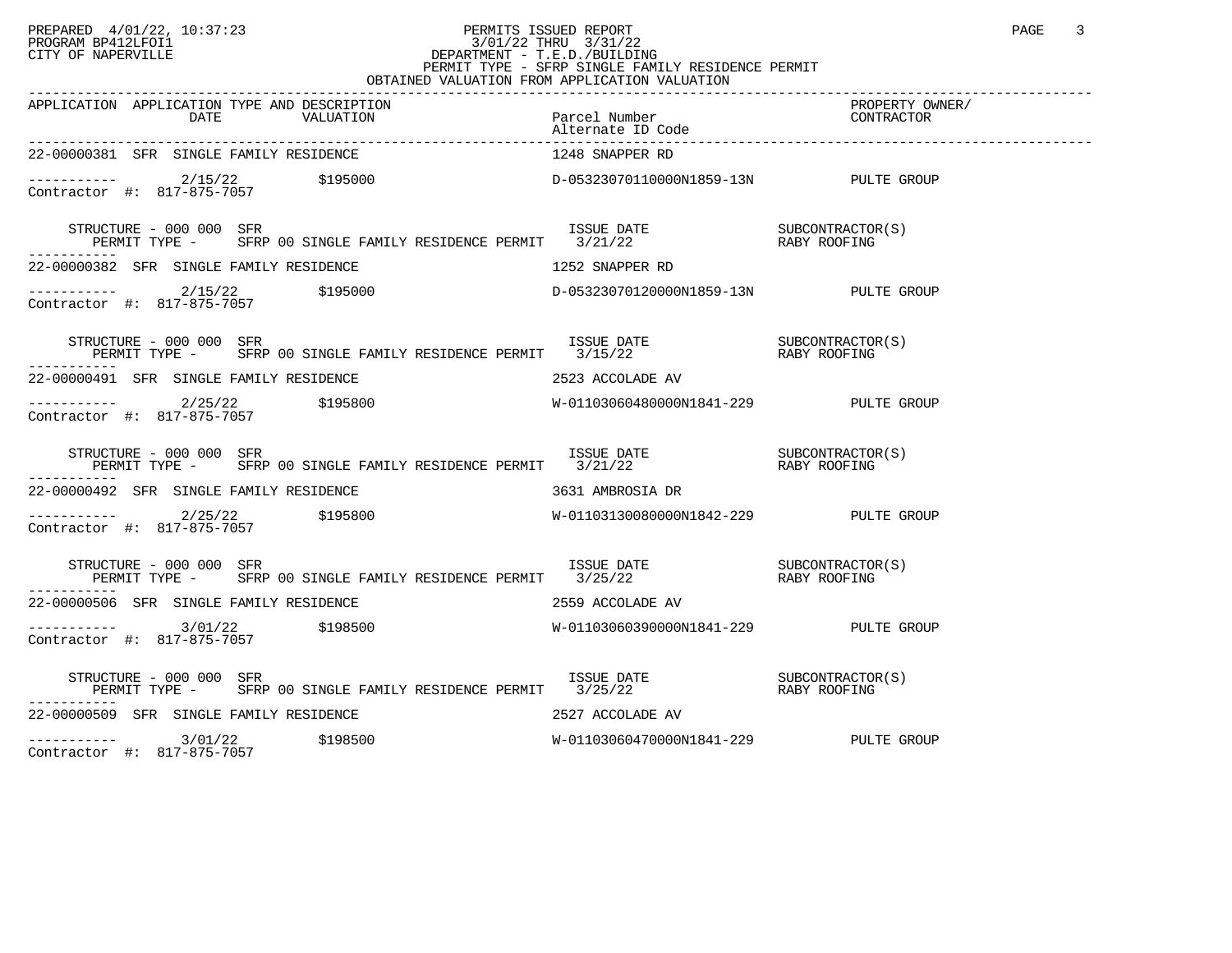# PREPARED 4/01/22, 10:37:23 PERMITS ISSUED REPORT PAGE 4<br>PROGRAM BP412LFOI1 PROGRAM BP412LFOI1 3/01/22 THRU 3/31/22 CITY OF NAPERVILLE **Example 20** CITY OF NAPERVILLE PERMIT TYPE - SFRP SINGLE FAMILY RESIDENCE PERMIT

| OBTAINED VALUATION FROM APPLICATION VALUATION                                                                                                                                                                                                                                                      |                    |                               |  |
|----------------------------------------------------------------------------------------------------------------------------------------------------------------------------------------------------------------------------------------------------------------------------------------------------|--------------------|-------------------------------|--|
| APPLICATION APPLICATION TYPE AND DESCRIPTION                                                                                                                                                                                                                                                       |                    | PROPERTY OWNER/<br>CONTRACTOR |  |
| 22-00000509 (CONTINUED)<br>-----------                                                                                                                                                                                                                                                             |                    |                               |  |
| STRUCTURE – 000 000 SFR<br>PERMIT TYPE – SFRP 00 SINGLE FAMILY RESIDENCE PERMIT 3/25/22 – RABY ROOFING                                                                                                                                                                                             |                    |                               |  |
| 22-00000529 SFR SINGLE FAMILY RESIDENCE                                                                                                                                                                                                                                                            | 2324 WEATHERBEE LN |                               |  |
| $\begin{array}{cccccccc} - & & & & & 3/03/22 & & & 5195000 & & & & & \text{D}-05323001040000 \text{N}1859-13 \text{N} & & & & & \text{PULTE GROUP} \\ \text{Contractor} & #: & 817-875-7057 & & & & & & \text{D}-05323001040000 \text{N}1859-13 \text{N} & & & & & \text{PULTE GROUP} \end{array}$ |                    |                               |  |
| STRUCTURE – 000 000 SFR<br>PERMIT TYPE – SFRP 00 SINGLE FAMILY RESIDENCE PERMIT 3/29/22 – RABY ROOFING                                                                                                                                                                                             |                    |                               |  |
| 22-00000530 SFR SINGLE FAMILY RESIDENCE                                                                                                                                                                                                                                                            | 1231 WRENSON AV    |                               |  |
|                                                                                                                                                                                                                                                                                                    |                    |                               |  |
| STRUCTURE – 000 000 SFR<br>PERMIT TYPE – SFRP 00 SINGLE FAMILY RESIDENCE PERMIT 3/29/22 – RABY ROOFING                                                                                                                                                                                             |                    |                               |  |
| 22-00000531 SFR SINGLE FAMILY RESIDENCE                                                                                                                                                                                                                                                            | 2331 LUCENT LN     |                               |  |
|                                                                                                                                                                                                                                                                                                    |                    |                               |  |
| $\begin{array}{cccc} \texttt{STRUCTURE} & - & 000 & 000 & \texttt{SFR} \\ \texttt{PERMIT} & \texttt{TYPE} & - & \texttt{SFRP} & 00 & \texttt{SINGLE FAMILY RESIDENCE PERMIT} & 3/29/22 & \texttt{RABY ROOFING} \end{array}$                                                                        |                    |                               |  |
| 22-00000540 SFR SINGLE FAMILY RESIDENCE                                                                                                                                                                                                                                                            | 2539 ACCOLADE AV   |                               |  |
|                                                                                                                                                                                                                                                                                                    |                    |                               |  |
| $\begin{array}{cccc} \texttt{STRUCTURE} & - & 000 & 000 & \texttt{SFR} \\ \texttt{PERMIT} & \texttt{TYPE} & - & \texttt{SFRP} & 00 & \texttt{SINGLE FAMILY RESIDENCE PERMIT} & 3/28/22 & \texttt{RABY ROOFING} \end{array}$                                                                        |                    |                               |  |
| 22-00000541 SFR SINGLE FAMILY RESIDENCE                                                                                                                                                                                                                                                            | 2531 ACCOLADE AV   |                               |  |
| $\begin{array}{cccccccc} - & & & & 3/04/22 & & & 5198000 & & & & & & & \text{W}-01103060460000 \text{N}1841-229 & & & & & & & \text{PULTE GROUP} \end{array}$                                                                                                                                      |                    |                               |  |
| STRUCTURE - 000 000 SFR                                                                                                                                                                                                                                                                            |                    |                               |  |